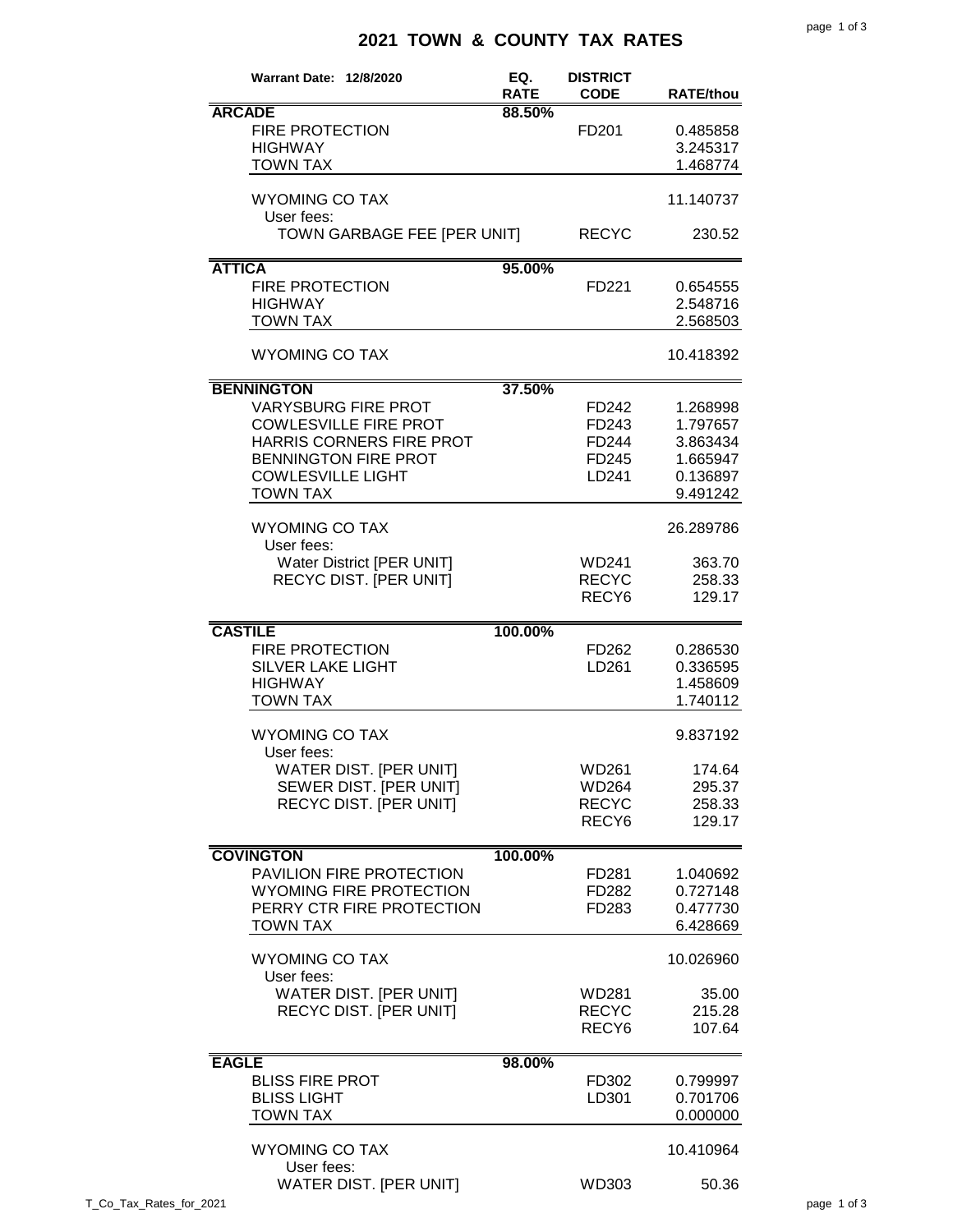## **2021 TOWN & COUNTY TAX RATES**

| <b>Warrant Date: 12/8/2020</b>      | EQ.         | <b>DISTRICT</b>   |                  |
|-------------------------------------|-------------|-------------------|------------------|
|                                     | <b>RATE</b> | <b>CODE</b>       | <b>RATE/thou</b> |
| <b>GAINESVILLE</b>                  | 95.00%      |                   |                  |
| <b>GAINESVILLE FIRE PROT</b>        |             | FD321             | 1.032852         |
| SILVER SPRINGS FIRE DIST            |             | FD322             | 1.005919         |
| <b>CASTILE FIRE DIST</b>            |             | FD323             | 0.803933         |
| <b>HIGHWAY</b>                      |             |                   | 3.373733         |
| <b>TOWN TAX</b>                     |             |                   | 4.557909         |
|                                     |             |                   |                  |
| <b>WYOMING CO TAX</b><br>User fees: |             |                   | 10.621532        |
| RECYC DIST. [PER UNIT]              |             | <b>RECYC</b>      | 258.33           |
|                                     |             | RECY <sub>6</sub> | 129.17           |
|                                     |             |                   |                  |
|                                     |             |                   |                  |
| <b>GENESEE FALLS</b>                | 99.00%      |                   |                  |
| <b>FIRE PROTECTION</b>              |             | FD342             | 0.896701         |
| PORTAGEVILLE LIGHT                  |             | LD341             | 1.518881         |
| <b>TOWN TAX</b>                     |             |                   | 12.889393        |
| <b>WYOMING CO TAX</b>               |             |                   | 10.501181        |
| User fees:                          |             |                   |                  |
| <b>RECYC DIST. [PER UNIT]</b>       |             | <b>RECYC</b>      | 258.33           |
|                                     |             | RECY <sub>6</sub> | 129.17           |
|                                     |             |                   |                  |
| <b>JAVA</b>                         | 100.00%     |                   |                  |
| NORTH JAVA FIRE DIST                |             | FD363             | 0.384372         |
| STRYKERSVILLE FIRE PROT             |             | FD364             | 0.776403         |
| NORTH JAVA LIGHT                    |             | LD361             | 0.371156         |
| <b>JAVA CENTER LIGHT</b>            |             | LD366             | 0.257931         |
| NORTH JAVA WATER                    |             | WD362             | 1.233377         |
| <b>TOWN TAX</b>                     |             |                   | 4.067691         |
|                                     |             |                   |                  |
| <b>WYOMING CO TAX</b>               |             |                   | 9.935949         |
| <b>MIDDLEBURY</b>                   | 84.00%      |                   |                  |
| <b>FIRE PROTECTION</b>              |             | FD381             | 0.654754         |
| <b>AMBULANCE</b>                    |             | FD382             | 0.139991         |
| <b>HIGHWAY</b>                      |             |                   | 3.833179         |
| <b>TOWN TAX</b>                     |             |                   | 4.889888         |
|                                     |             |                   |                  |
| <b>WYOMING CO TAX</b>               |             |                   | 11.974403        |
| User fees:                          |             |                   |                  |
| <b>RECYC DIST. [PER UNIT]</b>       |             | <b>RECYC</b>      | 258.33           |
|                                     |             | RECY <sub>6</sub> | 129.17           |
|                                     |             |                   |                  |
| <b>ORANGEVILLE</b>                  | 100.00%     |                   |                  |
| <b>VARYSBURG FIRE PROT</b>          |             | FD401             | 0.475874         |
| ORANGEVILLE FIRE PROT               |             | FD402             | 0.141088         |
| <b>ORANGEVILLE LIGHT</b>            |             | LD403             | 0.328932         |
| <b>ORANGEVILLE LIGHT</b>            |             | LD404             | 0.000000         |
| <b>TOWN TAX</b>                     |             |                   | 0.000000         |
| <b>WYOMING CO TAX</b>               |             |                   | 9.983324         |
| User fees:                          |             |                   |                  |
| <b>RECYC DIST. [PER UNIT]</b>       |             | <b>RECYC</b>      | 258.33           |
| WATER DIST. [PER UNIT]              |             | RECY <sub>6</sub> | 129.17<br>454.53 |
|                                     |             |                   |                  |